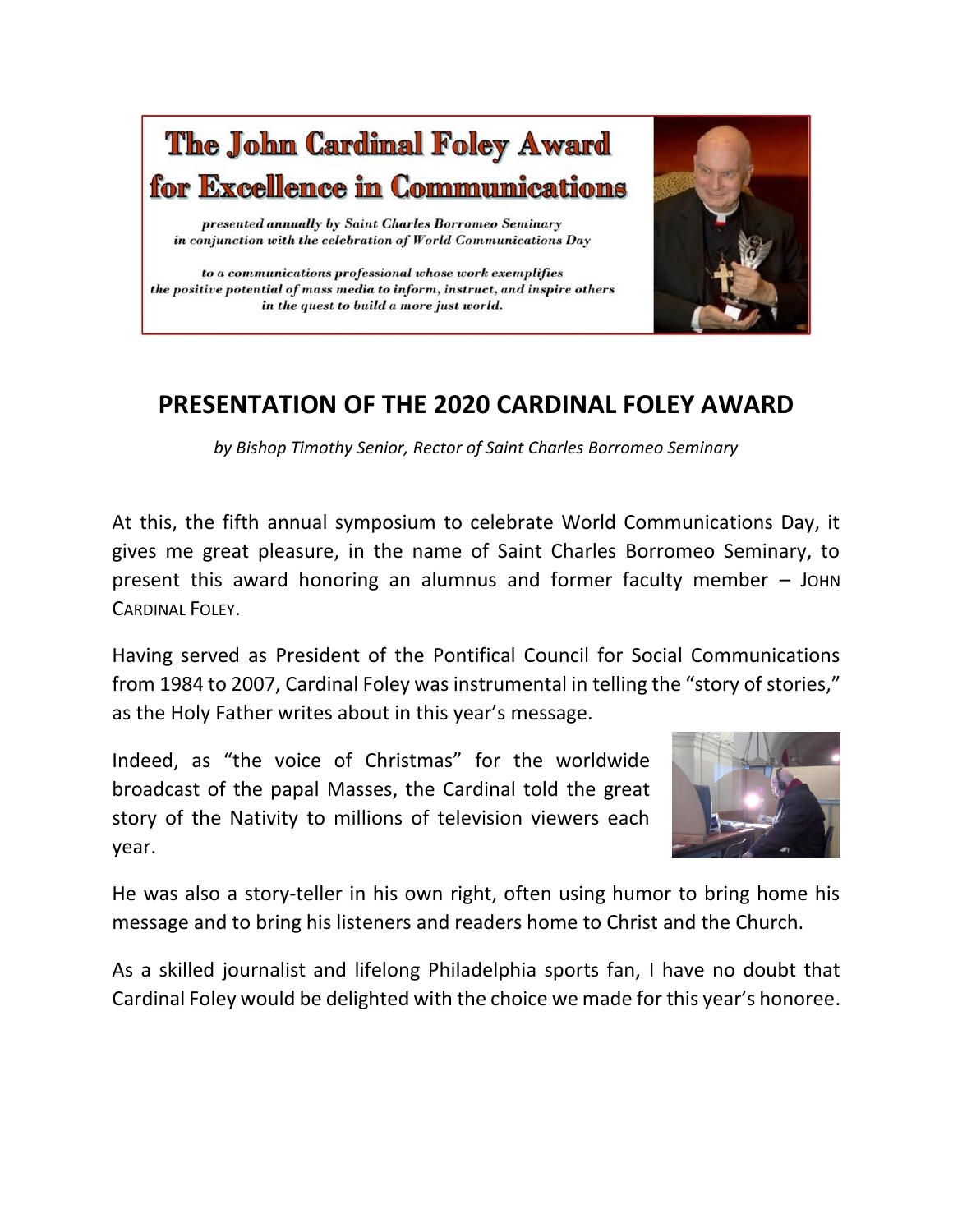Our honoree's career in story-telling is rooted here in Philly, where he wrote about sports for the *Bulletin* and the *Daily News* for more than 30 years. These days he still provides wit and wisdom in telling the story of our Philadelphia Eagles on Comcast SportsNet and 94-WIP sports radio.

Recognized all around his hometown, his narrative talents have also received acclaim across the country. The National Sportswriters and Sportscasters Association named him Pennsylvania Sportswriter of the Year five times, and he won the Associated Press award for column writing three times.

In 1995 he received the Dick McCann Award in recognition of long and distinguished reporting in the field of professional football; and with that, he was inducted into the Pro Football Hall of Fame. Ten years later, he was the first print journalist to be inducted into the Philadelphia Sports Hall of Fame.

In 1996, he turned to the world of visual story-telling, as a writer and producer for NFL Films. His work there garnered him six Emmy® Awards.

In his spare time – if you could call it that! – he has written eleven books, three of which were bestsellers. He also took his talents to the stage when he wrote the script for "Tommy and Me," a play about legendary Philadelphia Eagles and Hall of Fame receiver, Tommy McDonald.

Despite that volume of award-winning work, our honoree has always managed to savor the moments and relish the stories. In a business that operates on deadlines, this is a rare virtue! Fittingly, one of his books is sub-titled "the collected works of the world's slowest sportswriter."

In the fast-paced world of sports networks, most reporters cover games and tell about statistics. Our honoree, by his own admission, wrote about something much larger. He contributed to the story of life, telling us not only about the athletes he covered but also, and more importantly, about our own lives – as two anecdotes from his own hand reveal.



First, he once wrote about his hometown Eagles that ...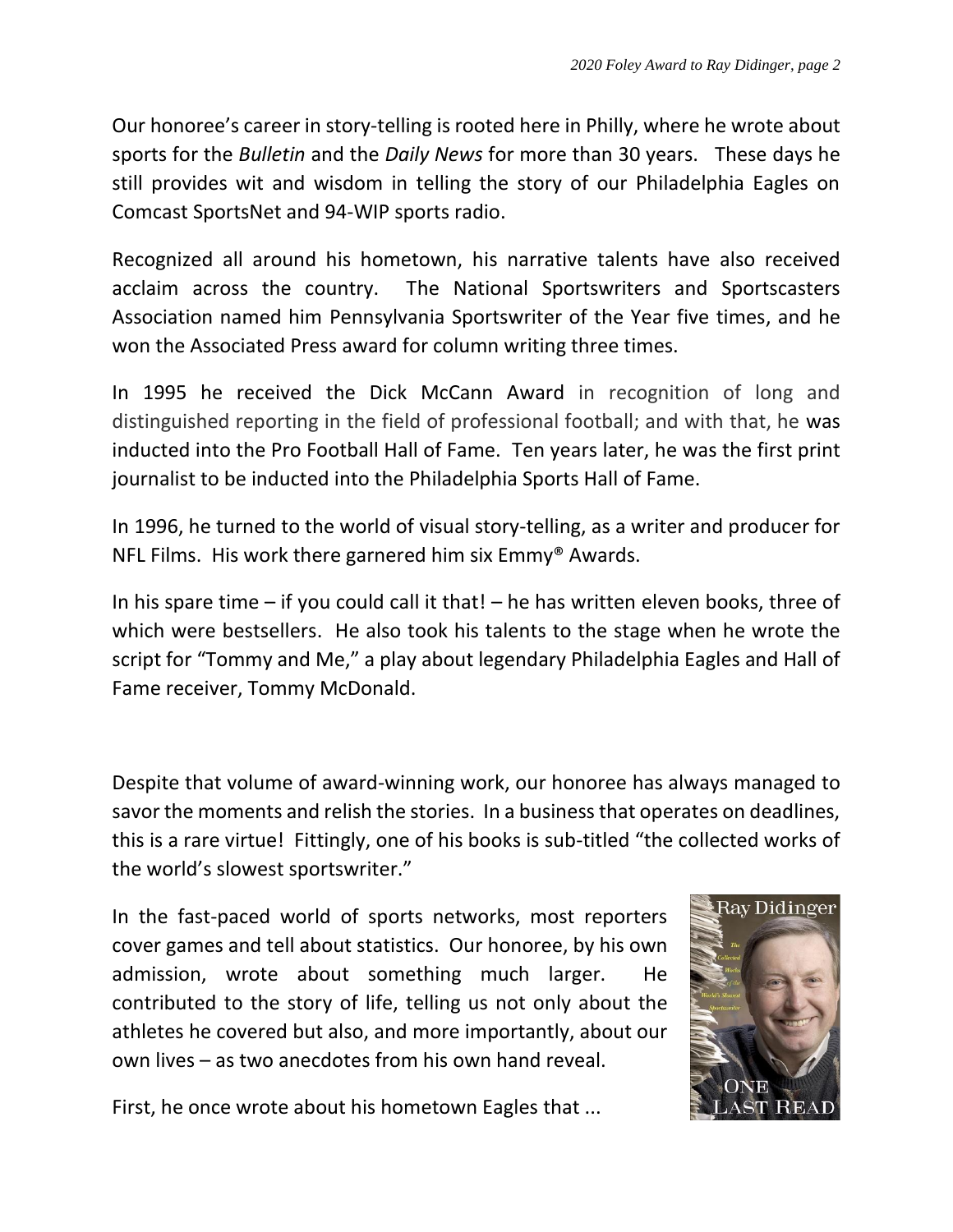They were there every Sunday when I awoke, like the church bells and (the Sunday cartoon) Blondie. Our family would go to mass; then we would go to the Eagles game, and I couldn't tell where the religion left off and the football began. For me, it was all part of the same ritual.

And, second, after the Phillies finally won the World Series in 1980, he was assigned to write a column for a special section of *The Daily News*. But, as he says,

I had used up every quote, every stat, every scrap of information in my notebook.

I had nothing left except the mental snapshot of my grandfather ... cheering the final out. So ... I wrote about how my grandfather represented all the loyal Philadelphia fans who had waited a lifetime for that moment. ...

Long after I had forgotten the hits, runs, and errors of that night (when the Phillies won it all), I would remember how it felt. I would remember it through the sight of my grandfather turning toward the press box after the final pitch and looking up with that huge smile on his face. So I wrote that column, and in writing it, I brought my life full circle.

With that remembrance, we come full circle to this annual symposium on World Communications Day. This year we have considered Pope Francis's message on how "life becomes history" through story-telling. The Holy Father says in the introduction to that message that

Amid the cacophony of voices and messages that surround us, we need a human story that can speak of ourselves and of the beauty all around us. A narrative that can regard our world and its happenings with a tender gaze. A narrative that can tell us that we are part of a living and interconnected tapestry. A narrative that can reveal the interweaving of the threads which connect us to one another.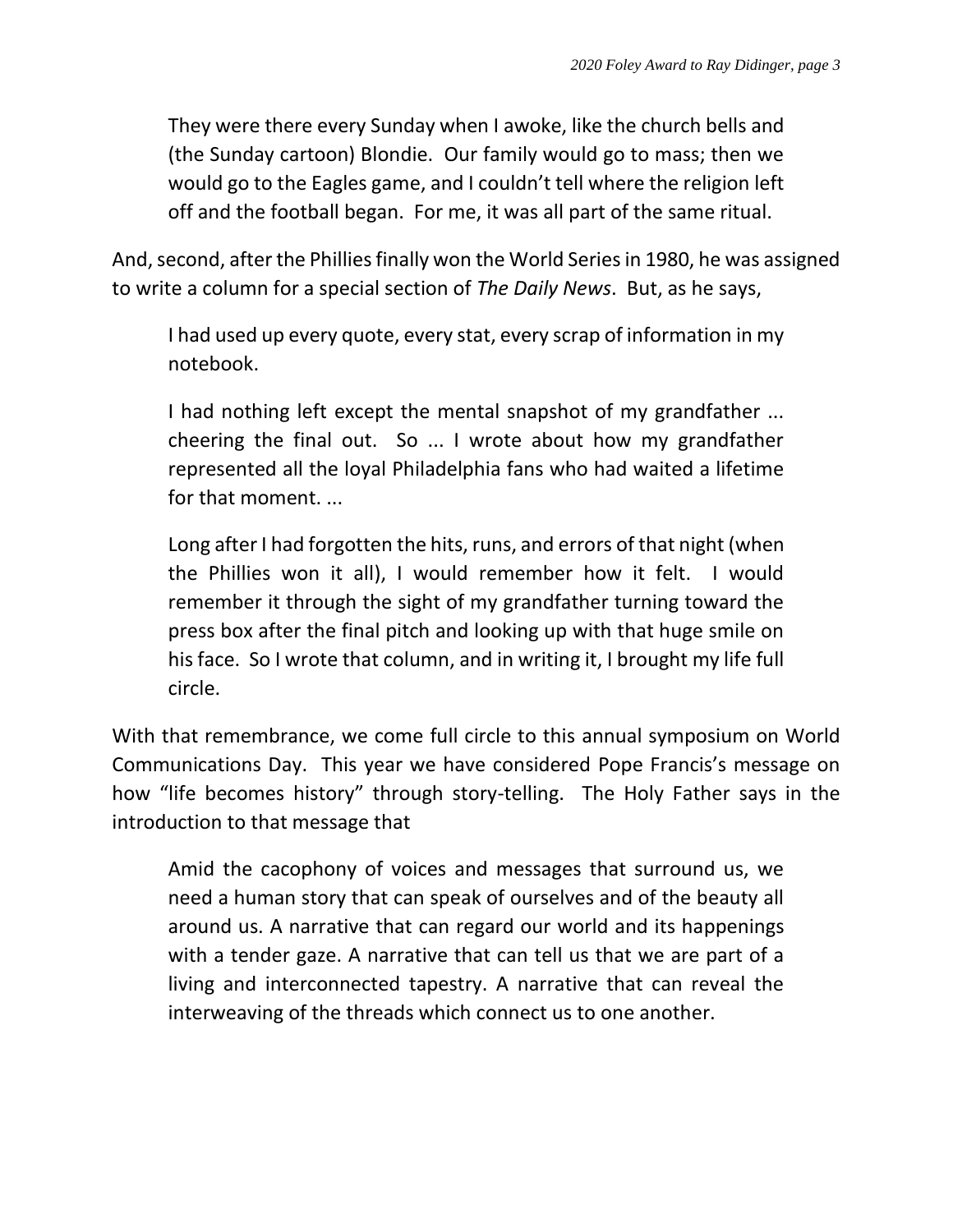We have been blessed to find that human story, that beautiful narrative, that thread of familiar connections in the many works produced by this year's recipient of the *John Cardinal Foley Award for Excellence in Communications.* Please join me now in congratulating our honoree ...